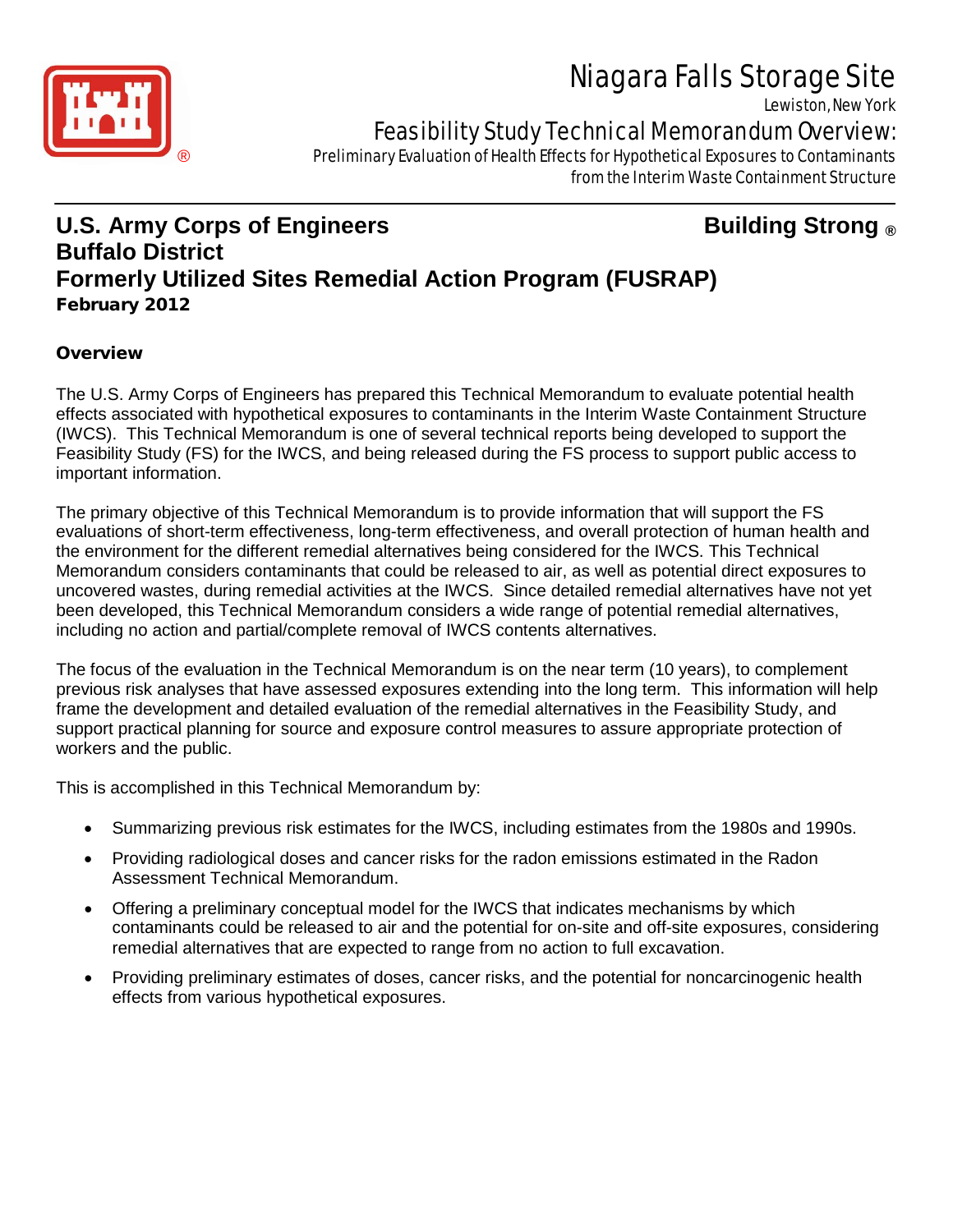### **Project Background**

The Niagara Falls Storage Site (NFSS) is a 191-acre Federal property in Lewiston, New York. The Manhattan Engineer District and Atomic Energy Commission brought radioactive wastes to the site during the 1940s and 1950s, and in the 1980s the U.S. Department of Energy consolidated these wastes into the IWCS, a 10-acre structure in the southwest portion of the site (Figure 1). Wastes being stored in the IWCS include the K-65 residues that contain high concentrations of radium-226. The IWCS was engineered to inhibit radon emissions (notably radon-222), infiltration of precipitation, and contaminant migration to groundwater. The Corps is evaluating the final disposition of the NFSS, including the IWCS, under the Comprehensive Environmental Response, Compensation, and Liability Act (CERCLA) process. The site has been organized into three operable units (OUs) for this process: the IWCS (which is being addressed first); the balance of plant (BOP), which includes all contaminated materials not



*Figure 1:* **IWCS at the Niagara Falls Storage Site**  *(looking south)*

contained in the IWCS, excluding groundwater; and groundwater. The Corps completed the Remedial Investigation Report (RIR) for NFSS and the Addendum to this report in 2007 and 2011, respectively, and the site is now in the FS phase of the CERCLA process for the IWCS OU.

#### **Approach for Estimating Health Effects**

The standard process established by the U.S. Environmental Protection Agency for assessing risks at contaminated sites was followed in this Technical Memorandum. Potential exposures to contaminants released during implementation of remedial alternatives involving waste excavation were evaluated for six receptors. By looking at this range of potential exposures and receptors, the full range of possible affects of opening the IWCS and removal of waste are evaluated. The main elements of this preliminary evaluation are summarized below:

- IWCS cover is opened, either intentionally due to potential excavation of wastes or unintentionally due to hypothetical cap breach (e.g., burrowing animal).
- Breach of the IWCS cap leads to release of radon gas, gamma emissions, and particulates to air and surface soil (particulates are assumed to consist of radon progeny, metals, and polychlorinated biphenyls, which are collectively referred to as chemicals).
- Exposure estimates are calculated for six receptors, including on-site remedial worker, maintenance worker, and trespasser, and off-site residents (adult and child) and landfill worker.
- Exposure routes consist of inhalation, gamma irradiation, and incidental ingestion of particulates.
- Results of the evaluation determine the radiological dose and chemical risk for each of the receptors for several cap breach scenarios, both with and without emission controls.

#### **Results**

Health effects from exposures to the IWCS contents were estimated under two different scenarios to better understand potential risks and needed controls for remedial alternatives being considered for the IWCS that involve waste excavation; one assuming that typical engineering controls would be in place during remedial activities, and another assuming that no controls are in place during excavation of the wastes. Results were compared to health-based benchmarks set by Federal agencies including the Environmental Protection Agency, Nuclear Regulatory Commission, Occupational Safety and Health Administration, and American Conference of Governmental Industrial Hygienists.

Detailed results can be found in the report at<http://www.lrb.usace.army.mil/fusrap/nfss/>This fact sheet is designed only to provide an overview of findings and conclusions.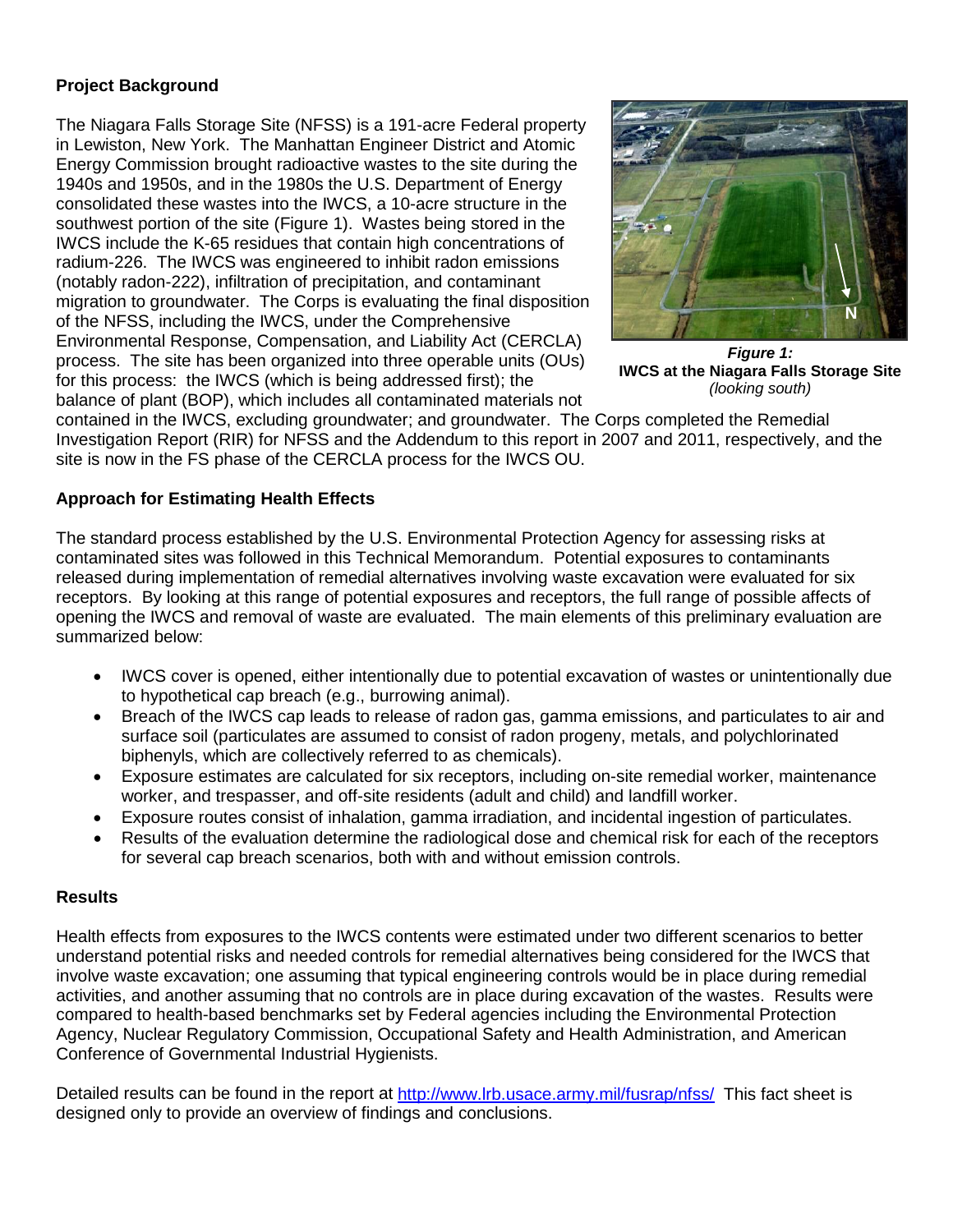Results of evaluations assuming engineering controls are in place during excavation:

- The preliminary estimates for an excavation indicate that radiation doses for all three off-site receptors are below 1 millirems (mrem) (which is below all health-based limits) and chemical air concentrations and corresponding risks and hazards are also within acceptable limits.
- For the three types of on-site receptors, emissions controls alone may not be fully protective. Additional personal protective equipment might be necessary to fully protect any on-site workers who come into close proximity with the excavation site. This would be further analyzed in the development of detailed remedial alternatives and during the remedial design phase of any planned remedial action.
- Estimates of chemical emissions and exposures indicate that chemicals should not pose adverse health effects and that engineering controls designed to protect against radiological exposures (radon gas and particulate emissions and external gamma) should also provide sufficient protection against chemical exposures.
- The engineering controls designed to protect on-site workers during excavation would also be sufficient to protect any potential receptors off-site.

Results of evaluations assuming no engineering controls were to be used during excavation:

- If the wastes were uncovered, someone at the IWCS without exposure protection would incur an external gamma dose of 1,000 mrem (1 rem) in a number of days or a few weeks, depending on whether the exposure was continuous or not. Results for exposures to radon gas and its progeny would likely be lower but in some cases could be comparable. This level of exposure would present an unacceptable health risk.
- Emissions and inhalation of particulates could also cause unacceptable radiological doses to on-site workers if these emissions were not controlled during excavation.
- Radionuclides dominate the risk estimates with the K-65 residues warranting the most rigorous controls because of their high radium-226 concentrations. Other than potential issues associated with lead, exposure to chemicals does not appear to present a significant health risk.

Off-site radiological exposures, even without engineering controls in place during excavation, are estimated to be below acceptable limits set by Federal regulatory agencies.

### **Interpretation of Preliminary Results**

Preliminary results are summarized as follows:

- Wastes in the IWCS are safely contained, and they will remain safe for as long as the IWCS cap and walls remain intact to prevent inadvertent exposures.
- Once the IWCS cap is breached, on-site exposures are a major concern. If the wastes were uncovered and someone remained on the IWCS for a number of days to weeks, substantial doses and serious health effects could result. The main contributors would be external gamma irradiation and inhalation of radon gas and its short-lived progeny.
- Any remedial action that involves exposure of and/or excavating wastes from the IWCS would require stringent engineering and exposure controls to assure protection of onsite individuals during the cleanup period.
- With appropriate engineering controls in place, the wastes can be safely removed from the IWCS with minimal off-site impact.
- Engineering controls will need to be augmented with personal protection for on-site workers. If wastes were excavated with typical controls, inhalation by on-site workers would still present a health risk without further protection. Direct (accidental) ingestion of waste would also be a major concern particularly for high-activity residues.